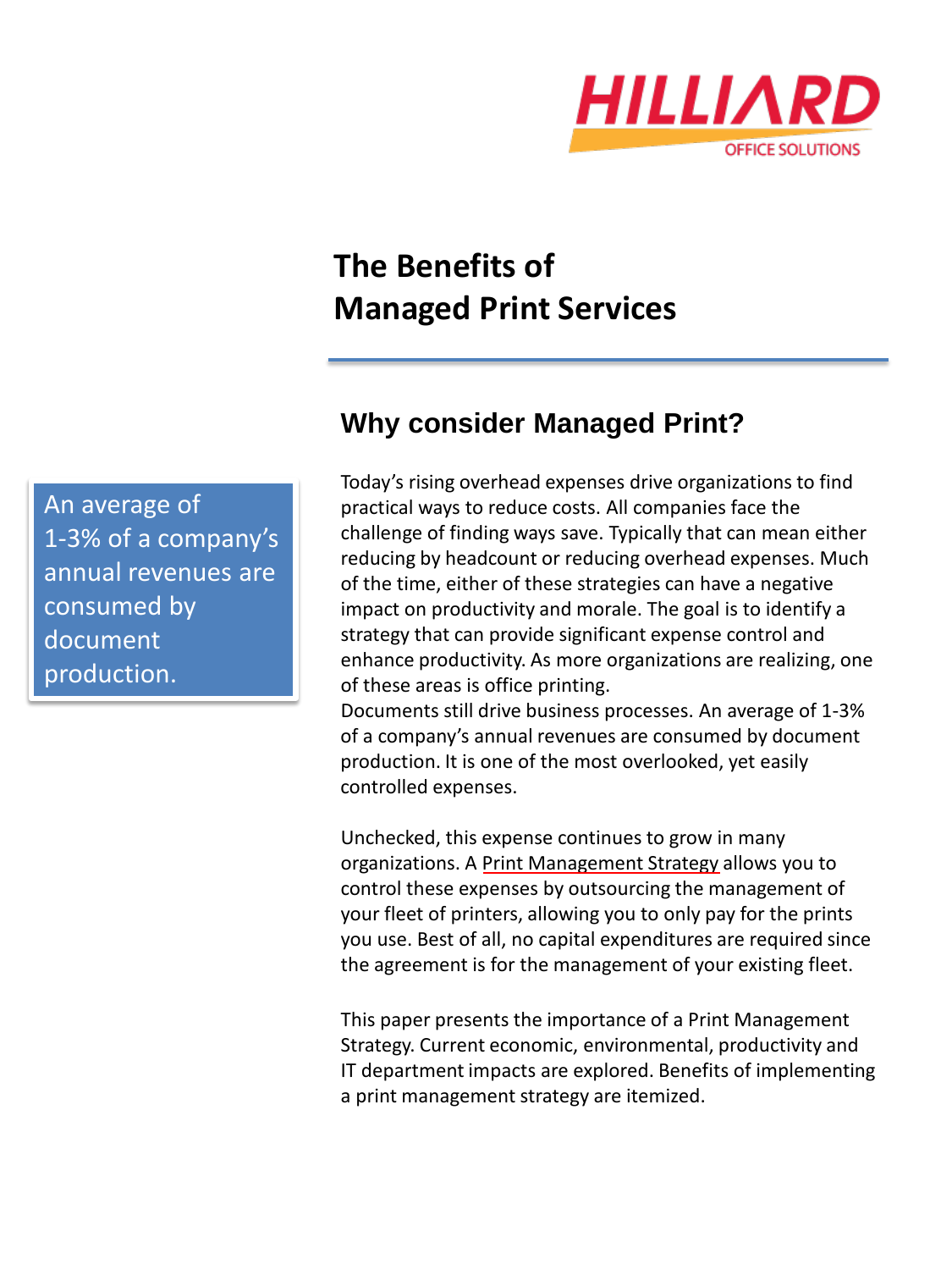

You can find a strategy that allows you to cut expenses without negatively impacting productivity.

# **The Importance of a Print Management Strategy**

Many executives are looking for meaningful strategies to cut overhead expenses in today's tough economy. At the same time, they need to find ways to boost productivity and return on assets. The challenge is that these two goals are usually at odds. Boosting productivity usually requires capital expenditures, while cutting expenses means harming productivity.

Every so often, a strategy appears that allows you to cut expenses without negatively impacting productivity. This may be possible by optimizing your office printing environment.

# **The Growing Impact of Printing**

Economic Impact

According to the Gartner Group, office printing consumes 1- 3% of a company's annual revenue. Some statistics show that overall office printing volumes are declining at 1-2% per year. However, much of this may be due to the overall contraction of the global economy.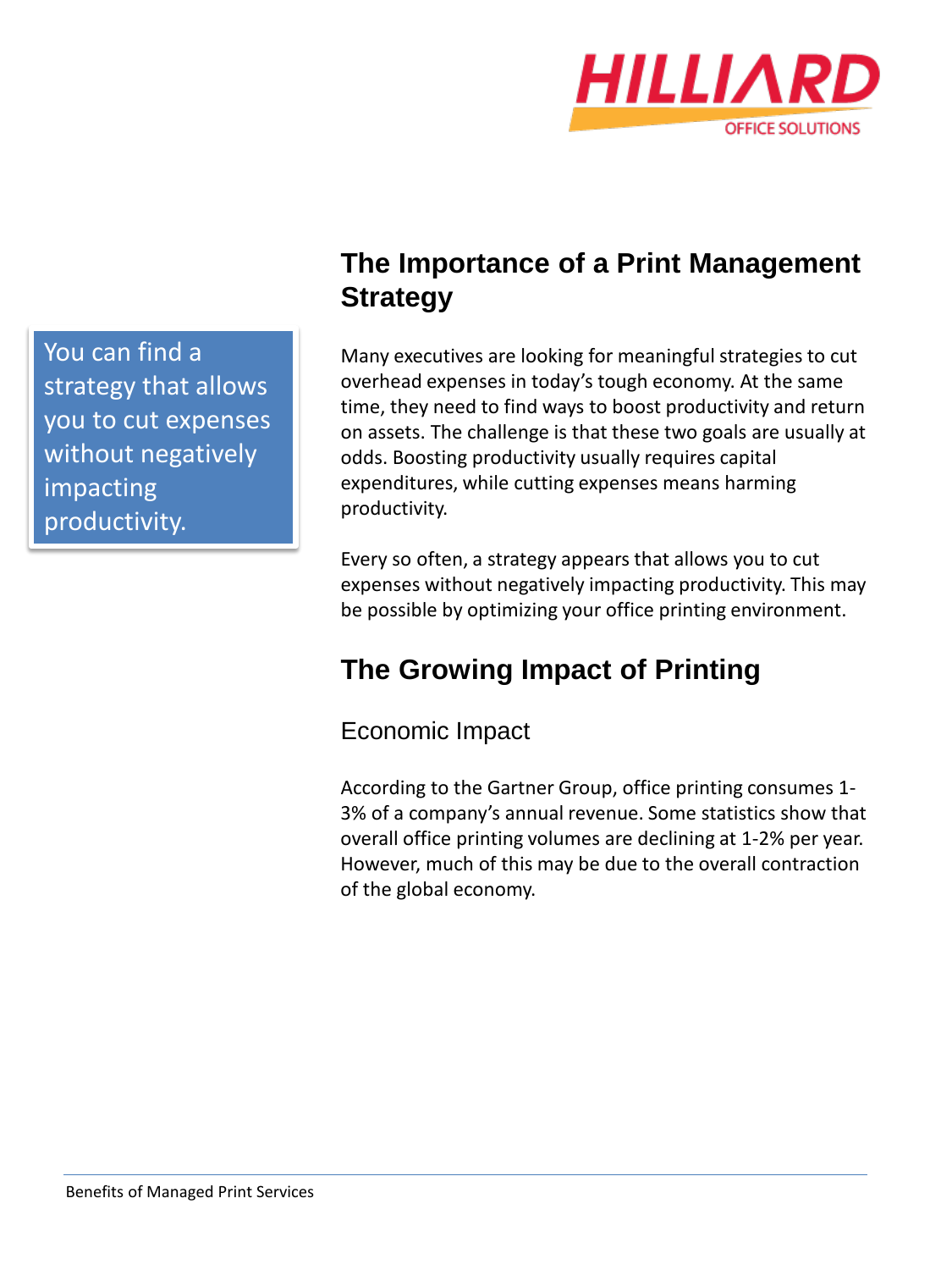

Managing multiple vendors can create unnecessary costs.

This statistic can be somewhat deceptive in that most companies continue to experience growth in printing inside their own organization. Other companies need to right-size their printing fleets to compensate for a smaller workforce.

Many companies are also doing more color printing in the office. This is especially important since color prints cost 5 to 10 times more than black and white prints.

On top of the growing costs, most companies have multiple vendors for printer hardware, supplies and repairs. Managing these relationships and processing multiple invoices creates unnecessary costs.

Many companies have no idea what they are spending on office printing. Typically, this is because costs for supplies, service, hardware and support are buried across multiple budget lines.

# **Opportunities for Improvement**

Fortunately, these impacts can be reduced with a sensible managed print strategy. The right strategy can help a company [manage expenses,](http://blog.hilliardos.com/blog/keeping-costs-undercontrol-with-managed-print-services) boost productivity and free up IT resources not to mention minimizing their carbon footprint.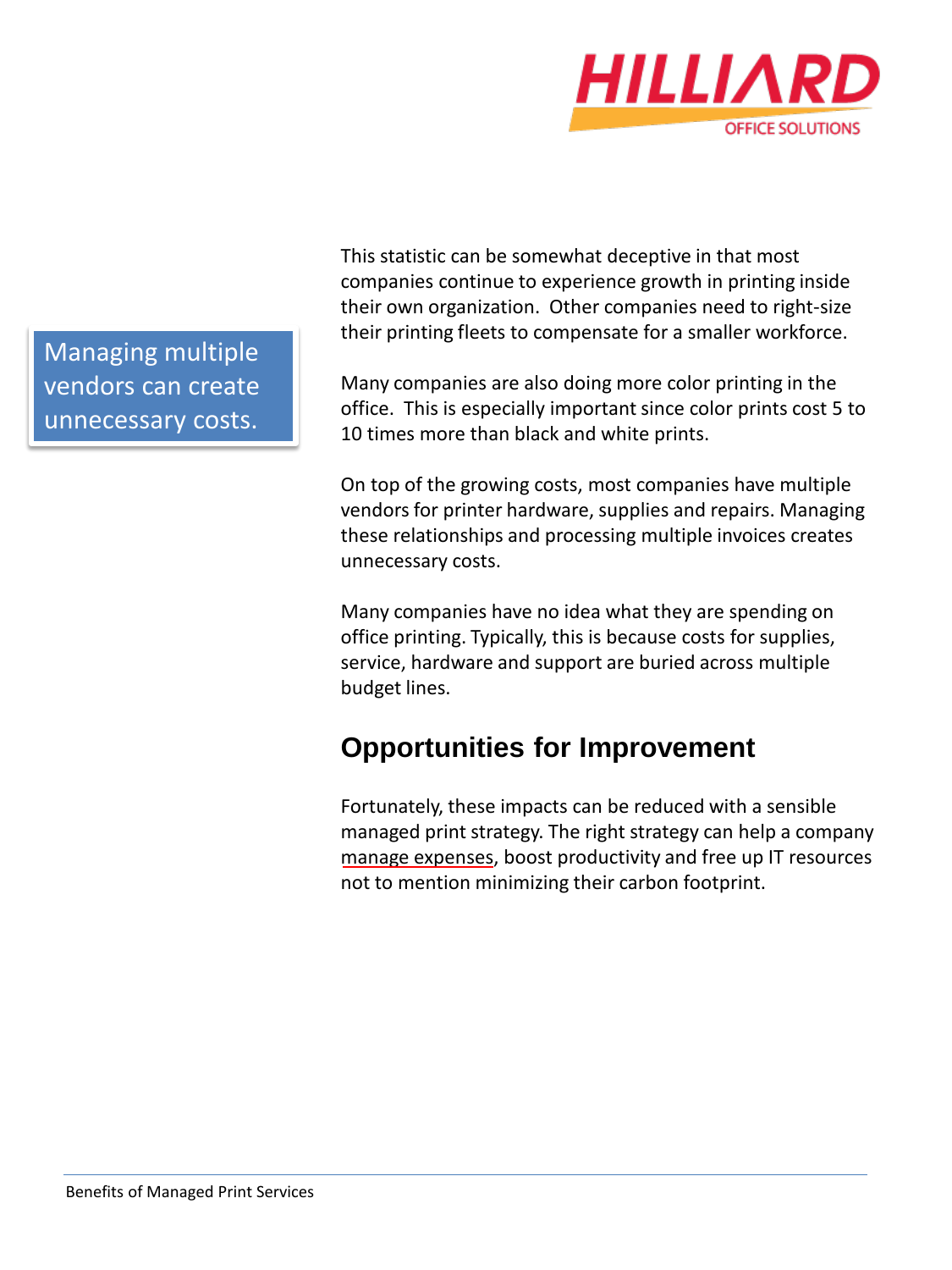

Understanding your current situation gives a baseline to work to contain growing costs.

A managed print strategy can boost productivity.

### Manage Expenses

You cannot manage what you cannot measure. A managed print services strategy should begin with a comprehensive assessment of your current situation. The goal should be to discover the Total Cost of Ownership (TCO) of your office printing. This assessment provides both a baseline to measure improvement and a snapshot of the current situation to identify opportunities for improvement.

Understanding your current situation is the optimum way to gain an understanding to containing growing costs.

# Boost Productivity

One concern that many organizations have is the impact changes may make on their productivity. Fortunately, a wellimplemented managed print strategy can boost productivity. At the most basic level, employees will face less distraction from printers that are broken or out of toner. Unlike most IT departments that simply respond to broken systems, a preventative maintenance strategy combined with an automatic supply restocking program ensures your fleet is operating consistently.

Re-deploying the right systems to high-volume locations can also enhance productivity. Any Managed Print partners should offer a quarterly review where you can continually explore for ways to help boost productivity. Sometimes this may include refreshing technology to provide new functionality where appropriate.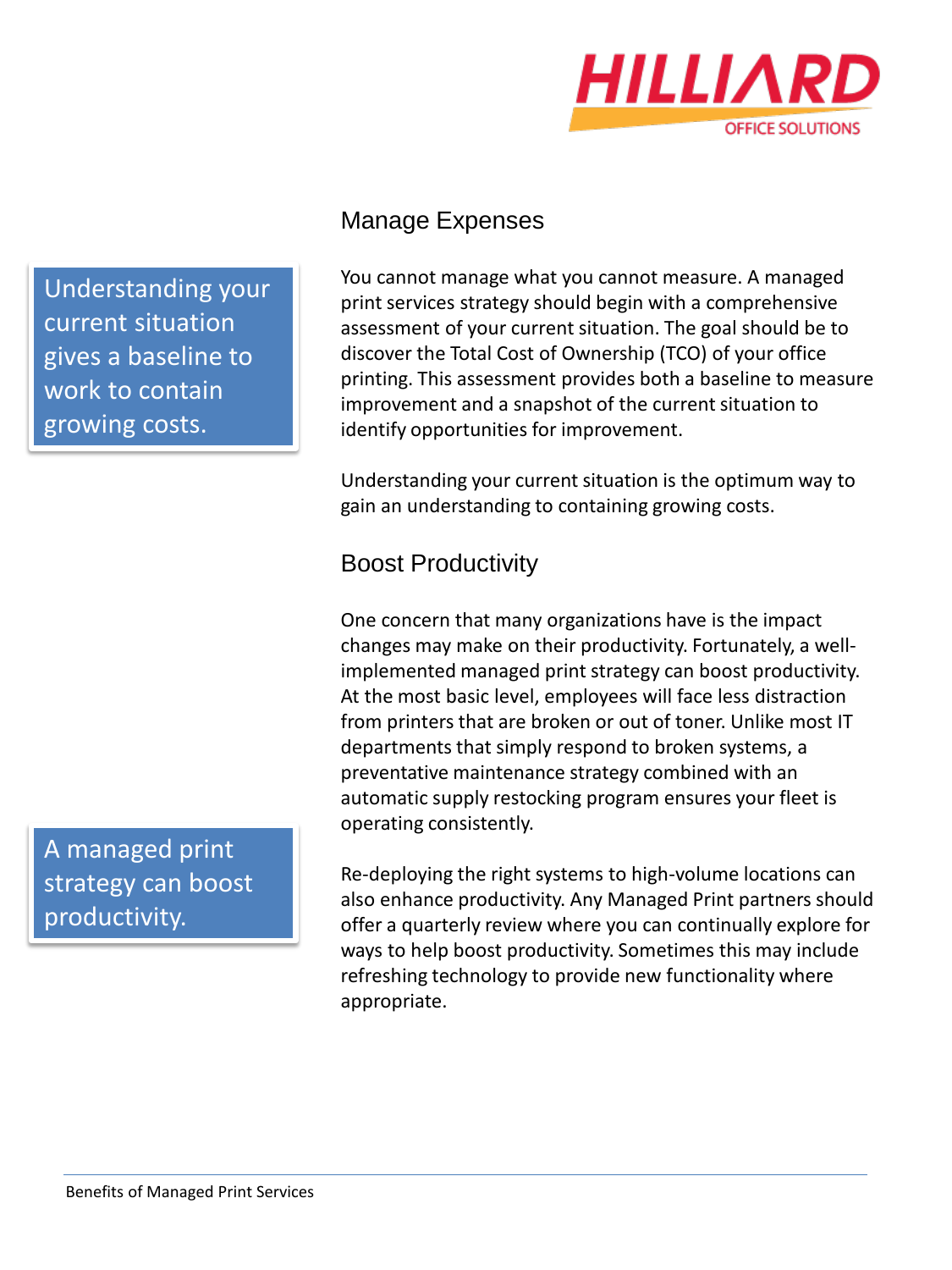

Re-deploying the right systems to high-volume locations can also enhance productivity. Any Managed Print partners should offer a quarterly review where you can continually explore for ways to help boost productivity. Sometimes this may include refreshing technology to provide new functionality where appropriate.

## Free Up IT Resources

Perhaps the biggest cost savings can be found in a more productive IT department. IT resources are some of the most costly inside a company. It doesn't make sense to use these resources to fix mechanical devices like printers. Instead of fielding calls from frustrated users with printer issues, your IT team can focus on core initiatives like security and new software deployments.

### Minimize Carbon Footprint

Proactively managing your fleet of printers also enables implementation of strategies to reduce the carbon footprint of your company. Reducing paper usage not only reduces the amount of trees consumed by your company, it also helps offset the rising cost of printer paper.

The most obvious place to start is by reducing paper usage. There are several practical ways to do this. You can leverage duplex or two-sided printing to cut paper usage. Some companies leverage electronic forms technology to eliminate the use of costly pre-printed forms.

You can also reduce electrical usage by ensuring power-saving measures are implemented to put the systems in standby mode during slow usage times. Fleet optimization could include consolidating redundant devices, further reducing your electrical usage and costs.\*

IT resources are some of the most costly inside a company.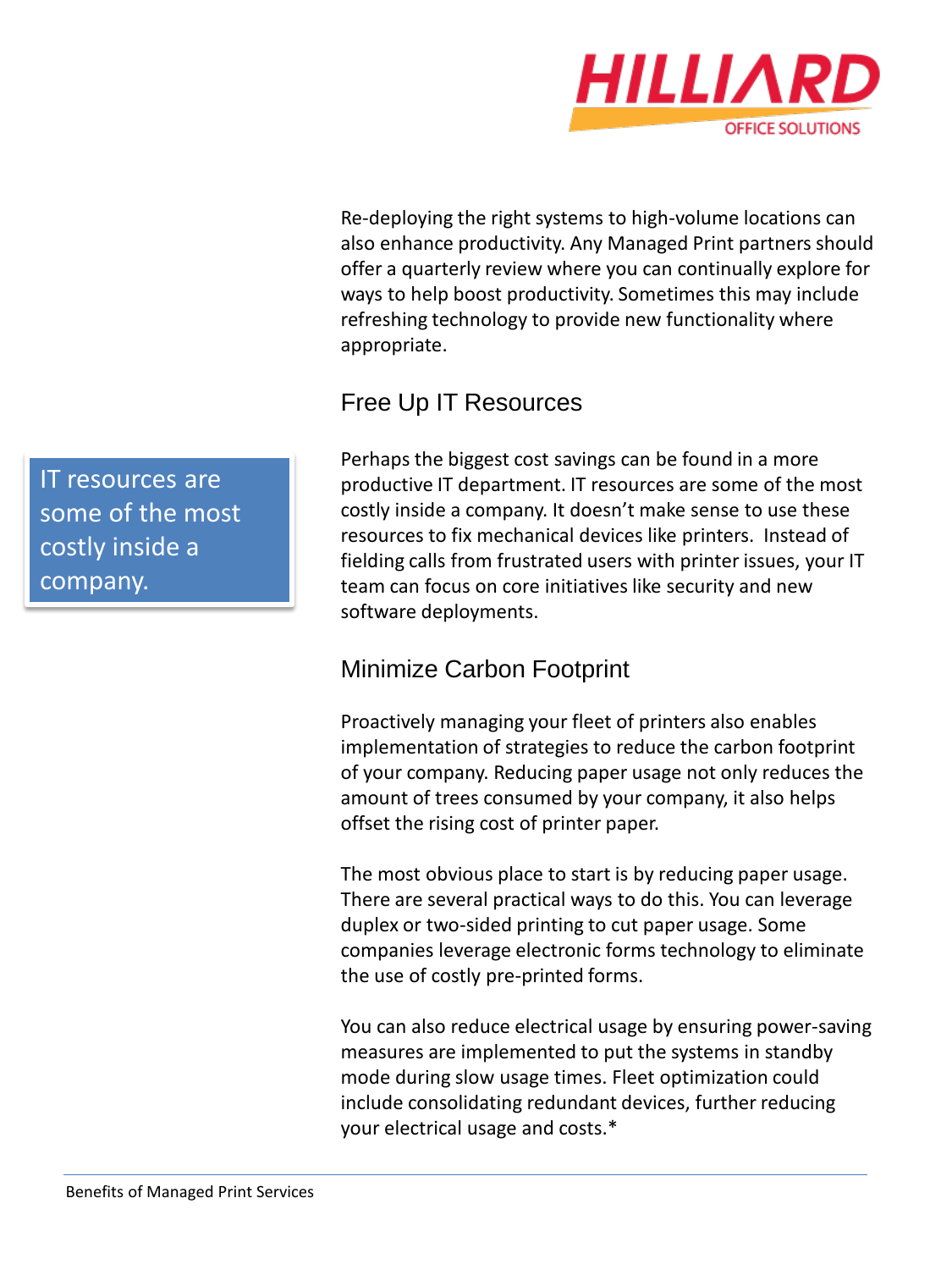

#### **USAGE BY DEPARTMENT**



Accounting Sales Marketing Legal

#### **TOTAL VOLUME**



Finding a partner who has specialized knowledge in printer fleet consolidation methods, is imperative to ensure your business implements the proper equipment at an affordable price. **A thorough analysis should consider all aspects of your business' printing needs, including scanning, printing, copying and security of your print environment to address the following cost savings efficiencies:**

### Reduce "local" printers

One of the first things to be assessed is the need and use of [local printers.](http://blog.hilliardos.com/blog/local-vs-network-printers) Typically, they are inefficient and more costly than realized. These printers only service one user because they are not networked, which makes them inefficient in most business environments. They also often require unique cartridges that are typically more expensive and cause purchasing and inventory tracking challenges. By consolidating devices and redirecting print stream to a faster, more productive multifunction device, tremendous cost savings can be realized.

#### Replace inefficient devices

By identifying which machines are under-performing and replace or redeploy with more efficient devices while taking into account the best printing devices available for your business needs and your budget. We consider things like your printing history and the capabilities needed to be successful. Security and compliance are key reasons why we may replace a device with a solution that is immediately compliant in areas such as HIPAA or Sarbanes. Many times, Hilliard replaces a portion of your fleet without increasing the cost of the project. We take the initiative to replace legacy devices so that it is beneficial for the client (newer, more efficient, more productive) and good for us (Not inheriting an old legacy device also allows our service dept. to not have to pay thousands of dollars to bring old equipment up to specifications prior to taking over the maintenance).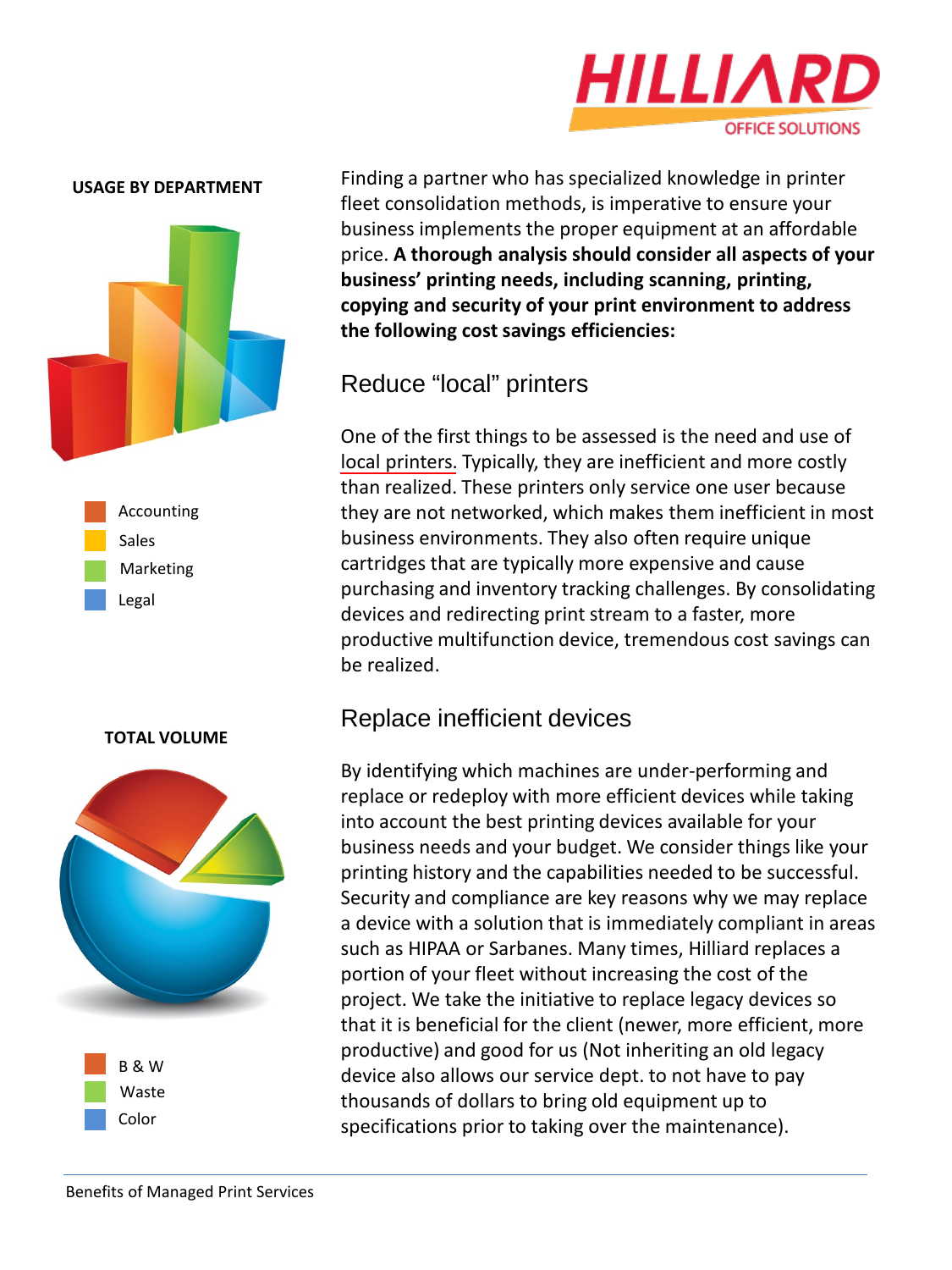

Streamline printer placement

Placing your printing equipment in easily accessible areas for an appropriate number of employees will help improve workflow and maximize your device usage. Easy accessibility to this equipment is critical to the productivity and efficiency of your employees.

## Security and Compliance

The majority of clients that we work with have a laser focus on the topic of security and compliance. Hilliard can explain the real life proactive steps that we have taken in concert with the manufacturers to ensure compliance while printing. Most clients don't realize that leaving prints or copies unsecured on a device violates HIPAA and Sarbanes. Secure printing, follow me printing, bring your own device printing (tablet or phone) are all taken into consideration when creating your secure printing environment. This allows us to develop a true print management strategy in collaboration with your staff.

# **A Managed Print Strategy**

Adopting a managed print strategy is a logical string of events that begins by understanding your current environment and getting it under management. Once the fleet is managed, then it makes sense to find ways to optimize the environment on an ongoing basis to continue reducing costs and environmental impact.

Easy accessibility to equipment is critical to productivity and efficiency.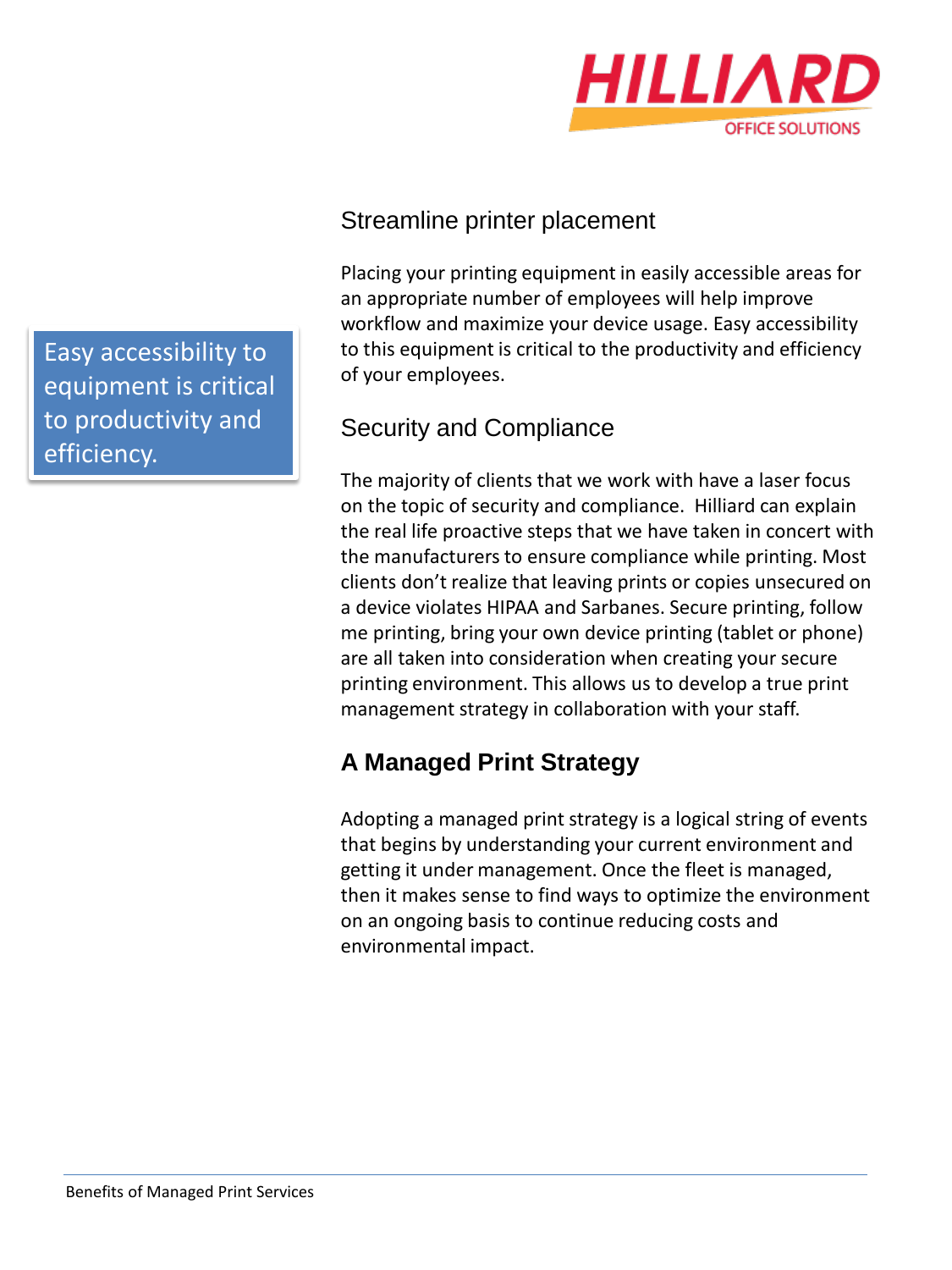

Following is a strategy that can be leveraged to achieve these benefits:

#### **1. Stop Buying Equipment**

When it comes to managing your expenses, the first thing most hardware sales people recommend is buying newer equipment. Instead, the first step should be to stop buying new equipment. Chances are you already have more equipment than you really need! Despite the advice of hardware vendors that want to sell more devices, the solution to your problems probably does not begin with buying new equipment.

#### **2. Discover What You Have**

Rapid assessment technologies streamline the process. These non-invasive applications quickly scan your network, find your printers and gather useful information from each device. This information can be compiled using print assessment software to create a report detailing your current device inventory, usage patterns and TCO.

#### **3. Outsource Printer Management**

With an understanding of the current volumes, usage patterns and costs, the next logical step is to consider outsourcing the management of your printer fleet. Similar to outsourcing noncore functions like coffee service, a managed print services provider can manage your fleet of printers on a usage-based model which includes everything you need: supplies, service and support. These outsourcing programs do not require capital expenditures since they simply manage the printers that you already have.

#### **4. Optimize Your Fleet**

With your printers under management, you could work with your provider on a quarterly basis to review your actual usage and implement recommendations to further optimize your printing infrastructure.

A Print Management Strategy is an effective way to reduce expenses and increase productivity.